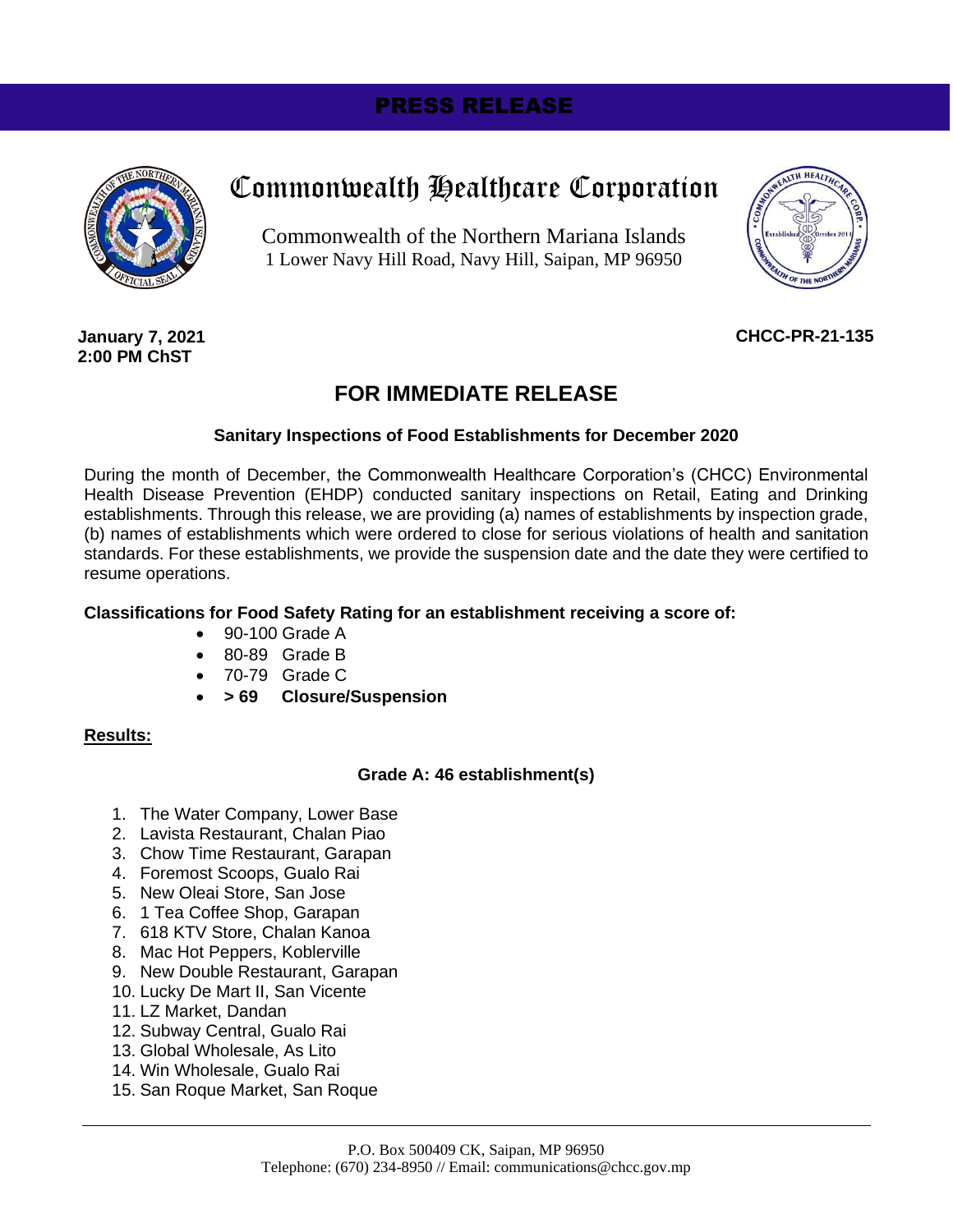- 16. American Pizza & Grill, Garapan
- 17. Pacific Palm Restaurant, Chalan Piao
- 18. Mama Store, Garapan
- 19. Gusto Product, Fina Sisu
- 20. Kanoa Resort Catering, Susupe
- 21. Monster Pizza Pub, Garapan
- 22. I Shop Saipan, Garapan
- 23. Friendly Market, San Jose
- 24. LJ's Market, Gualo Rai
- 25. Himawari Retail, Garapan
- 26. Mercury Retail, Chalan Laulau
- 27. Sunny Side Restaurant, Garapan
- 28. San Jose Mart, San Jose
	- **Retail**
	- **Butcher**
- 29. Brother's Market, Kagman
	- Retail
	- Butcher
- 30. Cheng Cheng Market, Dandan
	- Retail
	- Butcher
- 31. Chinen Ice Candy, Garapan
	- Retail
	- Wholesale
- 32. New Grand Market, Lower Navy Hill
	- Retail
	- **Butcher**

#### **Tinian:**

- 1. 3 K's General Merchandise
- 2. Biton's General Merchandise
- 3. Khan Pizza
- 4. Lorilynn Restaurant and Hotel
- 5. Cyber Coffee Shop
- 6. Queen's Restaurant and Bar

#### **Rota:**

- 1. Rota Crystal Extension, Songsong
- 2. SSS Mobil Mart, Songsong
- 3. ACE Hardware (CNMI) Inc. Retail, Songsong
- 4. 3Kings Market, Sinapalo
- 5. Sunshine Variety Shop, Sinapalo
- 6. Sinapalo Safeway, Sinapalo
- 7. Rota Crystal, Sinapalo
- 8. TJ Enterprises, Sinapalo
	- Food Processing Plan
	- Bake Shop
	- Warehouse